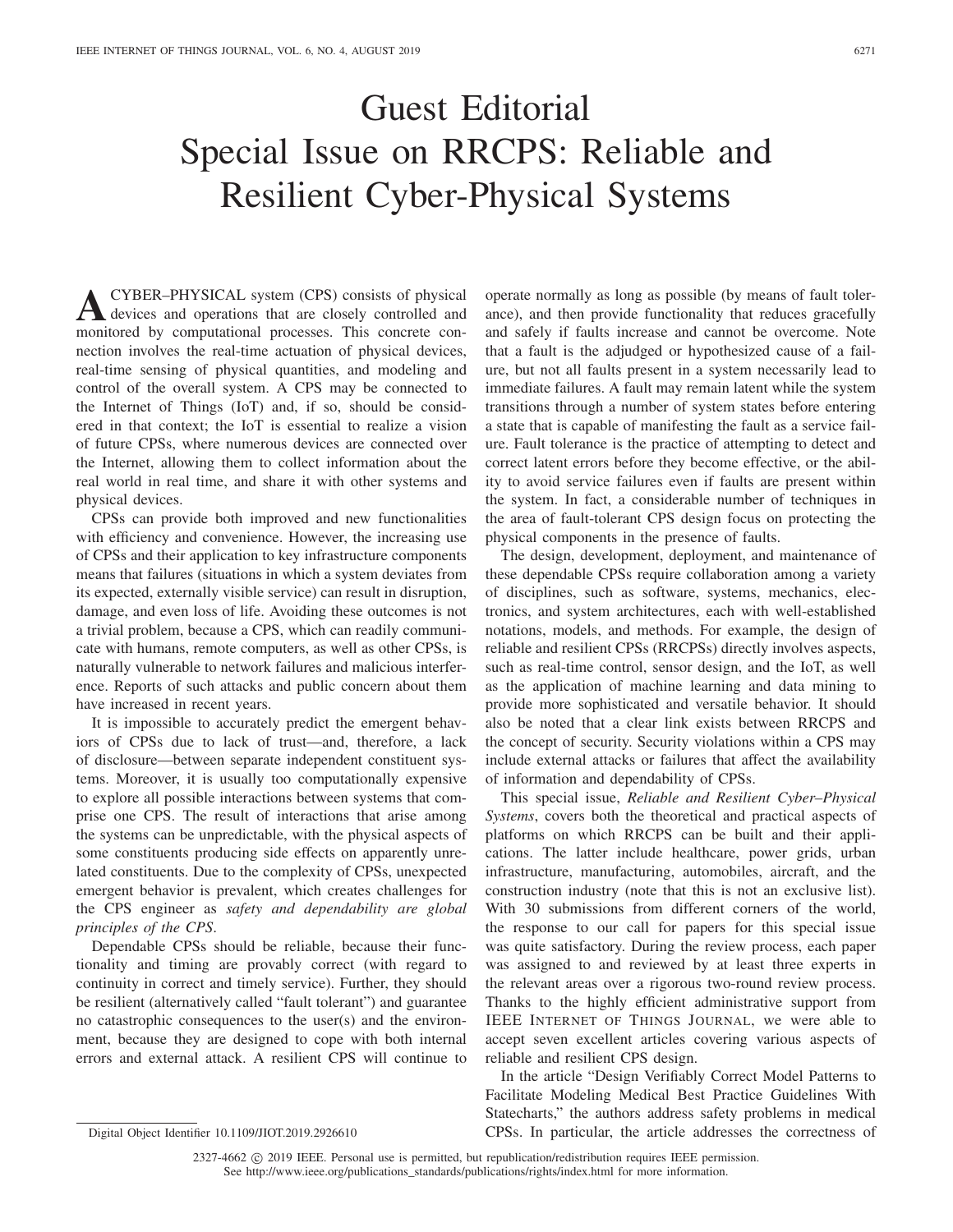computerized medical guidelines represented by statecharts, which describe the operational status of medical devices as states and transitions between the states raised by operational and environmental events (e.g., activate/deactivate device and low oxygen level). Multiple statecharts may execute simultaneously and independently and, thus, a proper synchronization through communication among them is required to avoid reaching unsafe states. Execution orders in statecharts are often required to be configurable so as to incorporate the experience and preference of individual medical practitioners. The authors propose model patterns to support these two-way communications and configurable execution orders in existing statechart modeling mechanisms without jeopardizing the underlying execution semantics. In addition, they present the techniques to transform statechart models into timed automata, and formal verification methods to verify the correctness of the transformation and safety properties. The authors demonstrate how the proposed mechanisms can be applied to a medical practice through a case study using UPPAAL timed automata.

Preserving the security and privacy of mobile healthcare data is one of the most important requirements in healthcare systems. Attribute-based encryption (ABE) offers a promising solution for flexible access control over sensitive personal data. However, naive application of ABE to mobile devices is not a pragmatic choice due to its substantial computation cost. The idea in the article "Trustworthy Delegation Toward Securing Mobile Healthcare Cyber-Physical Systems" is to delegate significant parts of the decryption operations of mobile devices to computationally powerful parties, such as cloud servers, while verifying the computation correctness. This paper demonstrates that the previous commitment or message authentication code (MAC)-based schemes cannot support verifiability in the presence of malicious cloud servers by suggesting two attack scenarios on previous commitment or MAC-based schemes. Then, it proposes a countermeasure for securing resource-limited mobile healthcare systems. Specifically, it introduces a generic tamper-resistant commitment scheme for mobile healthcare CPSs in the cloud environment, which can run on top of any ABE schemes with outsourced decryption capabilities. The experimental results demonstrate that the proposed scheme provides tamper resistance for verifiable outsourced decryption and shows performance similar to that of previous commitment-based schemes. Further, it outperforms the MAC-based scheme.

As an extended adaptation of its preliminary version, which appeared in the Proceedings of the 9th ACM/IEEE International Conference on Cyber-Physical Systems (ICCPS'18), the article "Preserving Physical Safety Under Cyber Attacks" introduces a design method for embedded control platforms with formal guarantees on the baseline safety of the physical subsystem when the software is under attack. The main purpose of this article is to enable consecutive evaluations of physical safety conditions within secure execution intervals separated in time such that an attacker with full control will not have enough time to destabilize or crash the physical plant between two consecutive intervals, called the secure execution interval (SEI). The time between consecutive SEIs is dynamically calculated in real time based on the

mathematical model of the physical plant and its current state. The key to provide such formal guarantees is to ensure that each SEI takes places before an attacker can cause any physical damage. To establish a trusted execution environment (where the integrity of the executed code can be trusted), the authors utilized two different approaches: 1) restart-based implementation, which adopts full system restarts and software reloads, and 2) trusted execution environment (TEE)-based implementation, which adopts a TEE (such as ARM TrustZone). The proposed restart-based design implementation enables trusted computation in an untrusted environment. It uses platform restarts and common off-the-shelf components, and does not require chip customizations or specific hardware features. Alternative design implementation utilizes TEE to eliminate the restarting overhead while enabling the core safety guarantees to be provided for more challenging physical plants. The authors implemented and tested their approaches against attacks through a prototype implementation for a realistic physical plant and a hardware-in-the-loop simulation.

The article "MC-SDN: Supporting Mixed-Criticality Real-Time Communication Using Software-Defined Networking" is an extension of a preliminary work, which appeared in the Proceedings of 39th IEEE Real-Time Systems Symposium (RTSS'18). The authors propose a novel software-defined networking (SDN)-based networking architecture that supports mixed-criticality real-time flows in the IoT/CPS environment. Although it is promising to apply different scheduling policies according to the system criticality mode to guarantee different real-time requirements of different criticality flows, it is difficult to apply such mode-based scheduling to networking systems, in particular switched Ethernet, due to lack of controllability. To resolve this limitation, the authors try leveraging the flexibility of SDN while addressing a significant challenge: a long and an unpredictable delay in changing the system mode. The paper investigates major delay factors, redesigns the networking system to reduce and bound the delays, and evaluates the system with realistic testbeds, including a 1/10 scale autonomous vehicle. The evaluation results show that the proposed system effectively supports modebased mixed-criticality scheduling. As the system presents a general architecture, it is applicable to various aspects of dynamic network management subject to real-time constraints.

The article "JMC: Jitter-Based Mixed-Criticality Scheduling for Distributed Real-Time Systems" proposes a novel jitterbased mixed-criticality scheduling framework for more reliable and efficient distributed IoT/CPS systems. Traditional real-time scheduling theories offer strict timing guarantees but suffer from inefficient resource management due to pessimistic analysis based on worst-case scenarios. The paper is the first of its kind to apply the concept of jitter to relax the pessimism on the response-time analysis of realtime flows in distributed systems. The concept accomplishes this by performing efficient resource management based on optimistic estimates and switches to inefficient management based on pessimistic analysis as soon as any optimistic estimate turns out to be inaccurate. To this end, it keeps track of the actual response time of each flow on each node (defined as "jitter") and compares it with an optimistic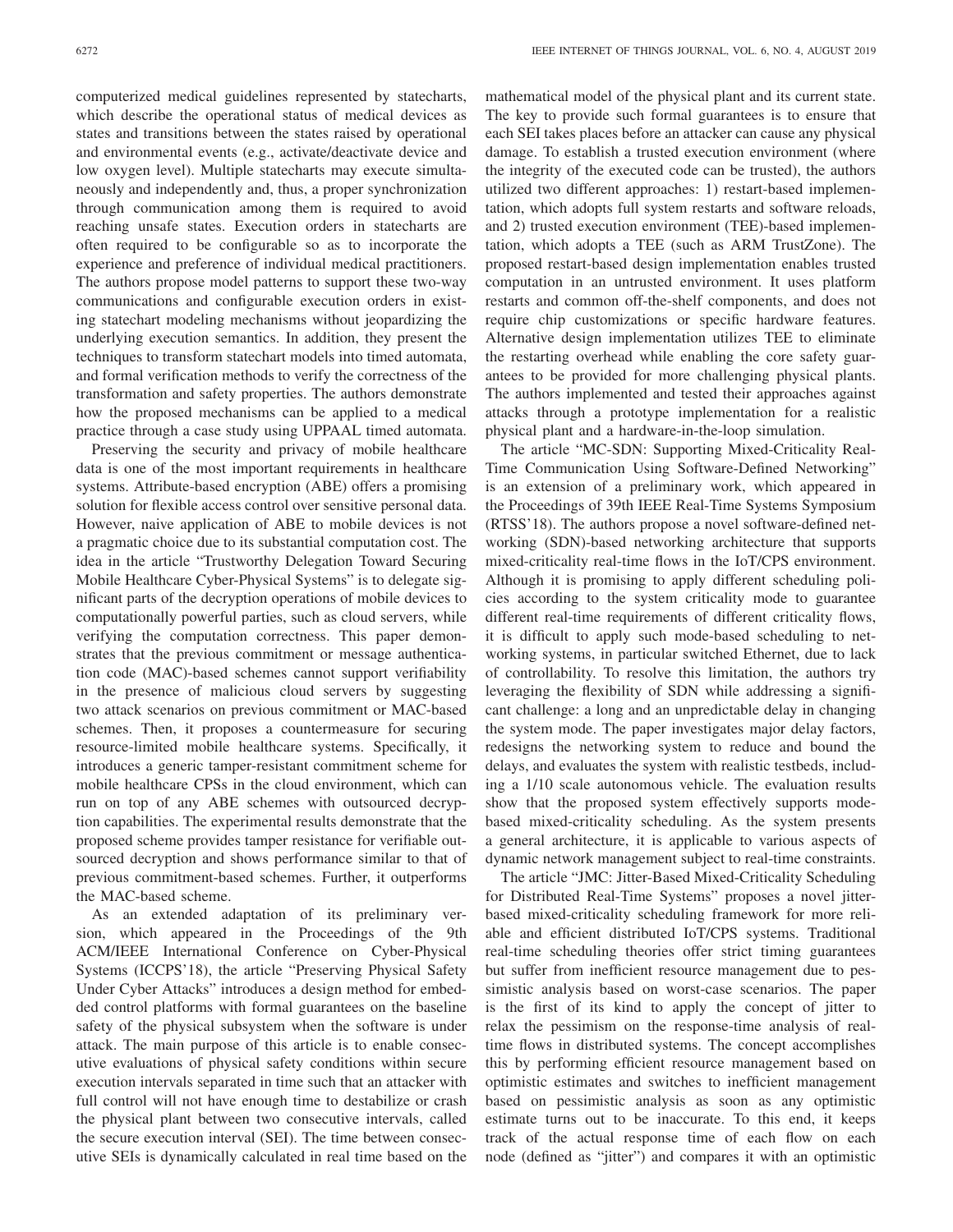response-time estimate (defined as "jitter threshold"). When an optimistic estimate is no longer valid (i.e., the actual response time is greater than the optimistic estimate), it employs a different scheduling strategy to overcome the invalid optimistic estimate. This framework presented in the paper involves an optimal feasibility condition of task schedulability and two effective jitter threshold assignment policies. Simulations show that jitter-based scheduling efficiently supports more low-criticality flows while preserving the strict timing guarantee for high-criticality flows. The key idea of relaxing the pessimism can be applied to other real-time systems.

In the article "A Stealthy Sensor Attack for Uncertain Cyber-Physical Systems," the authors present a study of a sensor attack on a CPS, which can be constructed with limited knowledge of the target system and can maintain stealth until the attack succeeds. The target CPS consists of a physical plant with unstable linear dynamics and a feedback controller. Specifically, the attack mechanism impedes the stabilizing function of the feedback controller by injecting false data to the sensors. The false data are created using the unstable dynamics of the plant. When only the nominal model for the target dynamics is known, the stealthiness is maintained by deploying a mechanism similar to a disturbance observer, which absorbs the effect of the mismatch between the nominal and actual dynamics until the attack succeeds. The success of the attack is defined by the norm of the system state exceeding a threshold. Note that sensor attacks that exploit unstable plant dynamics have been conceived previously. Generation of such attacks requires precise knowledge of the target system for stealthiness; that is, the attack must exactly cancel the effect of instability at the sensor in order to avoid detection. When not exact, the mismatch grows exponentially, leading to the detection of abnormality. The attack presented in this paper absorbs the mismatch using the disturbance observer mechanism, where the degree of absorption is selected such that the detection is delayed until the attack succeeds. Thus, the proposed attack poses a greater level of threat to the CPS compared to its conventional counterparts.

It is of great importance not only in theory, but also in practice, to guarantee resiliency of societal infrastructure from the perspective of CPSs. In particular, a train control system is a representative example of the most critical infrastructure, whose malfunction may result in disasters. In this regard, in the article "Cyber-Physical Vulnerability Analysis of Communication-Based Train Control," the authors analyze the resiliency issue of communication-based train control (CBTC) systems, which are being adopted worldwide as the next-generation *de facto* standard for train control. More specifically, the problem of cyber–physical attacks on a CBTC system is tackled from a realistic viewpoint. First, the authors investigate the cyber–physical vulnerability of a CBTC system and discover that a man-in-the-middle (MITM) attack combined with knowledge on train signaling can cause train collisions. By implementing a realistic CBTC testbed on top of a commercial train control and supervision software, the authors validate the vulnerability with a fault signal-injecting MITM attack based on address resolution protocol (ARP) spoofing. To resolve the issue, they further propose an SDNbased countermeasure to increase the resiliency of the CBTC operation. The empirical study shows that the proposed SDN countermeasure structure can handle the MITM attack based on ARP spoofing in real time and guarantees the reliable operation of the CBTC system.

We express our gratitude to the authors for their excellent contributions to this special issue on Reliable and Resilient Cyber–Physical Systems. We are also grateful to all the reviewers for dedicating their time and effort toward examining these papers, and for their valuable comments and constructive suggestions. Finally, we appreciate the advice and support of the Editor-in-Chief of IEEE INTERNET OF THINGS JOURNAL, Dr. Xuemin (Sherman) Shen, for his help in the publication process. We hope that this special issue will serve as a valuable reference for academicians, scientists, engineers, and practitioners working toward the design and implementation of reliable and resilient CPSs.

## ACKNOWLEDGMENT

This special issue was supported by the Next-Generation Information Computing Development Program through the National Research Foundation of Korea funded by the Ministry of Science and ICT under Grant 2017M3C4A7083676.

> KYUNGTAE KANG Department of Computer Science and Engineering Hanyang University Ansan 15588, South Korea

INSUP LEE Department of Computer and Information Science University of Pennsylvania Philadelphia, PA 19104 USA

> KAI LIU College of Computer Science Chongqing University Chongqing 400044, China

MAN-KI YOON Department of Computer Science Yale University New Haven, CT 06520 USA

KYUNG-JOON PARK

Department of Information and Communication Engineering Daegu Gyeongbuk Institute of Science and Technology Daegu 42988, South Korea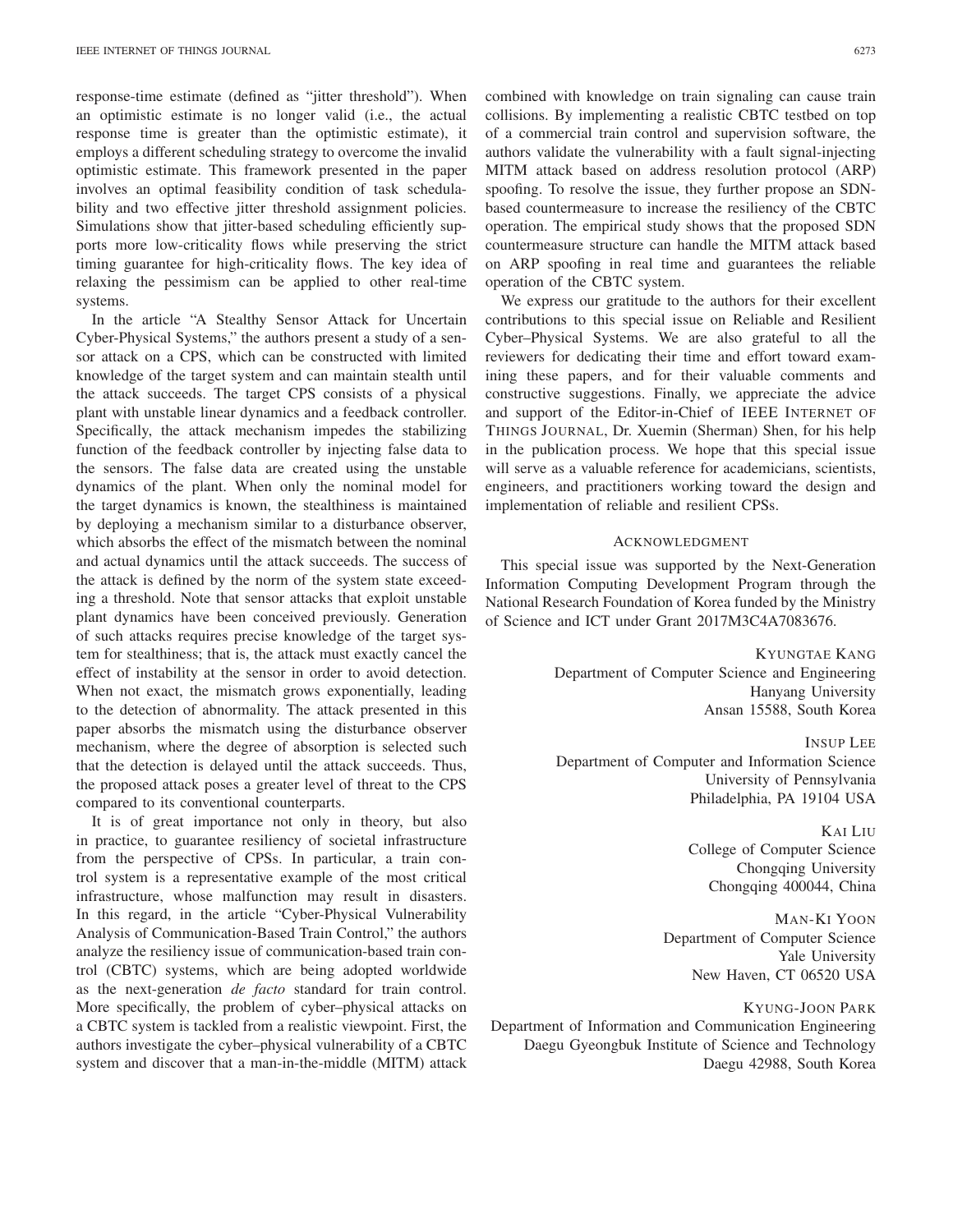

**Kyungtae Kang** (S'08–M'11) received the B.S. degree in computer science and engineering and the M.S. and Ph.D. degrees in electrical engineering and computer science from Seoul National University, Seoul, South Korea, in 1999, 2001, and 2007, respectively.

He is the Founder of Cyber-Physical Systems Laboratory, Hanyang University, Seoul. From 2008 to 2010, he was a Post-Doctoral Research Associate with the University of Illinois at Urbana–Champaign, Urbana, IL, USA. In 2011, he joined the Department of Computer Science and Engineering, Hanyang University, where he is currently a Professor. His current research interests include primarily in systems, including operating systems, mobile systems, distributed systems, and real-time embedded systems. His recent research interest is in the interdisciplinary area of cyber-physical systems. He has published over 120 papers in the above areas, including 27 publications in prestigious IEEE journals, such as *Computer*, the IEEE TRANSACTIONS ON WIRELESS COMMUNICATIONS, the IEEE WIRELESS COMMUNICATIONS,

the IEEE TRANSACTIONS ON MOBILE COMPUTING, the IEEE TRANSACTIONS ON VEHICULAR TECHNOLOGY, the IEEE TRANSACTIONS ON COMPUTERS, the IEEE TRANSACTIONS ON INFORMATION TECHNOLOGY IN BIOMEDICINE, the IEEE/ACM TRANSACTIONS ON NETWORKING, the IEEE TRANSACTIONS ON KNOWLEDGE AND DATA ENGINEERING, the IEEE JOURNAL OF BIOMEDICAL AND HEALTH INFORMATICS, IEEE SYSTEM JOURNAL, and IEEE ACCESS. He also has published papers in prestigious conferences, such as ICDCS, MobiCom, MobiSys, and ICCPS.



**Insup Lee** (S'80–M'82–F'01) received the B.S. degree (Hons.) in mathematics and the M.S. and Ph.D. degrees in computer science from the University of Wisconsin–Madison, Madison, WI, USA, in 1977, 1978, and 1983, respectively.

He is a Cecilia Fitler Moore Professor of computer and information science and the Director of PRECISE Center, which he co-founded at the University of Pennsylvania, Philadelphia, PA, USA, in 2008, where he also holds a secondary appointment with the Department of Electrical and Systems Engineering. His current research interests include cyber-physical systems, real-time systems, embedded systems, high-confidence medical device systems, formal methods and tools, run-time verification, software certification, and trust management. He has been researching in medical cyber-physical systems and security of cyber-physical systems. The theme of his research activities has been to assure and improve the correctness, safety, and timeliness of life-critical embedded systems.

Prof. Lee was a recipient of the Best Paper Awards in IEEE RTSS 2003, CEAS 2011, IEEE RTSS 2012, ACM/IEEE ICCPS 2014, and IEEE CPSNA 2016, the Best Student Paper Award in IEEE RTAS 2012, the Appreciation Award from the Ministry of Science, IT and Future Planning, South Korea, in 2013, and the IEEE TC-RTS Outstanding Technical Achievement and Leadership Award in 2008. He has served on many program committees, chaired many international conferences and workshops, and served on various steering and advisory committees of technical societies. He has also served on the editorial boards on the several scientific journals, including the *Journal of ACM*, *ACM Transactions on Cyber-Physical Systems*, the IEEE TRANSACTIONS ON COMPUTERS, *Formal Methods in System Design*, and *Real-Time Systems Journal*. He was the Chair of ACM SIGBED from 2015 to 2018 and was the Chair of IEEE TC-RTS from 2003 to 2004. He was a member of Technical Advisory Group of President's Council of Advisors on Science and Technology Networking and Information Technology from 2006 to 2007. He was a member of the National Research Council's Committee on 21st Century Cyber-Physical Systems Education from 2014 to 2015. He is an ACM Fellow.



**Kai Liu** (S'07–M'12) received the Ph.D. degree in computer science from the City University of Hong Kong, Hong Kong, in 2011.

He is currently an Assistant Professor with the College of Computer Science, Chongqing University, Chongqing, China. From 2011 to 2014, he was a Visiting Scholar with the Computer Science Department, University of Virginia, Charlottesville, VA, USA, and a Post-Doctoral Fellow with Singapore Nanyang Technological University, Singapore, the City University of Hong Kong, Hong Kong, and Hong Kong Baptist University, Hong Kong. His current research interests include Internet of Vehicles, mobile computing, and pervasive computing. He has published over 80 papers, including over 40 publications in prestigious IEEE journals, such as the IEEE TRANSACTIONS ON INTELLIGENT TRANSPORTATION SYSTEMS, the IEEE TRANSACTIONS ON MOBILE COMPUTING, the IEEE TRANSACTIONS ON VEHICULAR TECHNOLOGY, the IEEE/ACM TRANSACTIONS ON NETWORKING, the IEEE TRANSACTIONS ON INDUSTRIAL

INFORMATICS, the IEEE INTERNET OF THINGS JOURNAL, and the *IEEE Communications Magazine*.